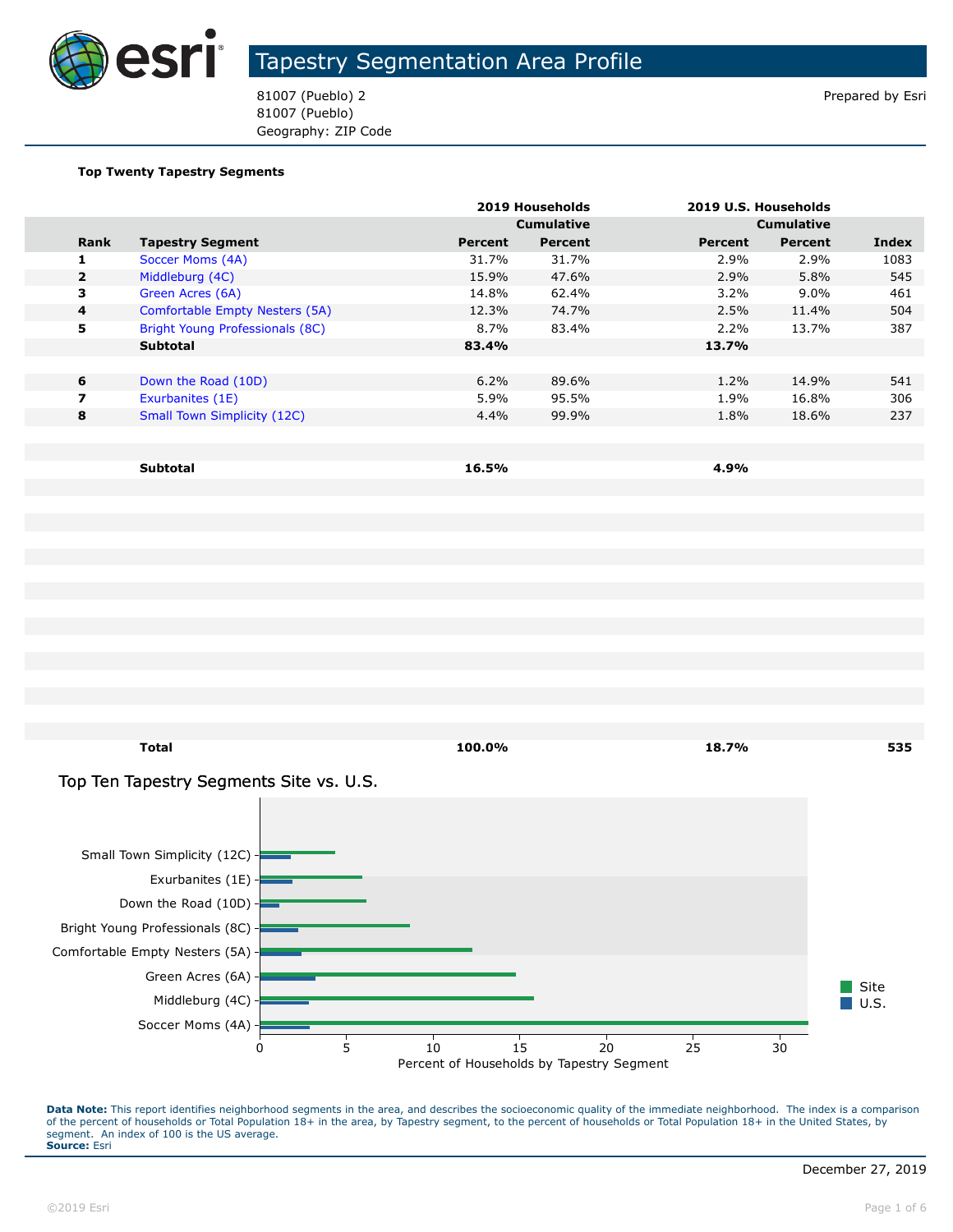

81007 (Pueblo) 2 **Prepared by Esri** Prepared by Esri 81007 (Pueblo) Geography: ZIP Code

#### 2019 Tapestry Indexes by Households



Data Note: This report identifies neighborhood segments in the area, and describes the socioeconomic quality of the immediate neighborhood. The index is a comparison of the percent of households or Total Population 18+ in the area, by Tapestry segment, to the percent of households or Total Population 18+ in the United States, by segment. An index of 100 is the US average. **Source:** Esri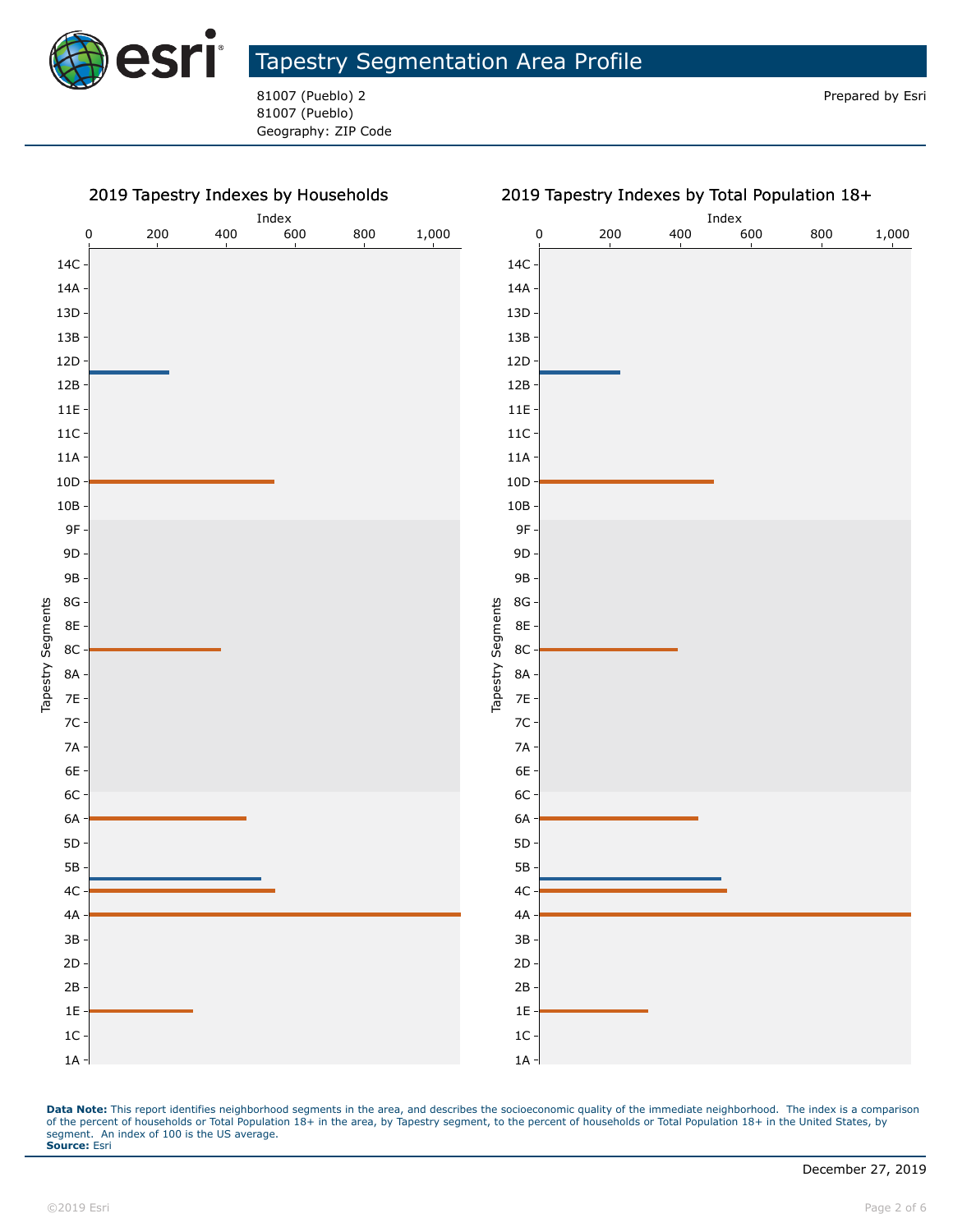

81007 (Pueblo) 2 Prepared by Esri 81007 (Pueblo) Geography: ZIP Code

| <b>Tapestry LifeMode Groups</b>        |               | 2019 Households | <b>2019 Adult Population</b> |               |                |             |
|----------------------------------------|---------------|-----------------|------------------------------|---------------|----------------|-------------|
|                                        | <b>Number</b> | <b>Percent</b>  | <b>Index</b>                 | <b>Number</b> | <b>Percent</b> | Index       |
| Total:                                 | 11,665        | 100.0%          |                              | 24,634        | 100.0%         |             |
|                                        |               |                 |                              |               |                |             |
| 1. Affluent Estates                    | 694           | 5.9%            | 60                           | 1,487         | 6.0%           | 57          |
| Top Tier (1A)                          | 0             | 0.0%            | 0                            | 0             | 0.0%           | 0           |
| Professional Pride (1B)                | $\mathbf 0$   | 0.0%            | 0                            | $\mathbf 0$   | 0.0%           | $\mathbf 0$ |
| Boomburbs (1C)                         | 0             | $0.0\%$         | 0                            | 0             | 0.0%           | 0           |
| Savvy Suburbanites (1D)                | 0             | 0.0%            | $\pmb{0}$                    | $\pmb{0}$     | 0.0%           | $\mathbf 0$ |
| Exurbanites (1E)                       | 694           | 5.9%            | 306                          | 1,487         | 6.0%           | 310         |
|                                        |               |                 |                              |               |                |             |
| 2. Upscale Avenues                     | 0             | 0.0%            | 0                            | 0             | $0.0\%$        | 0           |
| Urban Chic (2A)                        | 0             | 0.0%            | 0                            | 0             | 0.0%           | 0           |
| Pleasantville (2B)                     | 0             | 0.0%            | 0                            | 0             | 0.0%           | 0           |
| Pacific Heights (2C)                   | 0             | 0.0%            | 0                            | 0             | 0.0%           | 0           |
| <b>Enterprising Professionals (2D)</b> | 0             | $0.0\%$         | 0                            | 0             | 0.0%           | 0           |
|                                        |               |                 |                              |               |                |             |
| 3. Uptown Individuals                  | 0             | 0.0%            | 0                            | 0             | $0.0\%$        | 0           |
| Laptops and Lattes (3A)                | 0             | 0.0%            | 0                            | 0             | 0.0%           | 0           |
| Metro Renters (3B)                     | 0             | 0.0%            | 0                            | 0             | 0.0%           | 0           |
| Trendsetters (3C)                      | 0             | 0.0%            | 0                            | $\mathbf 0$   | 0.0%           | $\mathbf 0$ |
|                                        |               |                 |                              |               |                |             |
| 4. Family Landscapes                   | 5,546         | 47.5%           | 630                          | 11,941        | 48.5%          | 616         |
| Soccer Moms (4A)                       | 3,697         | 31.7%           | 1,083                        | 8,128         | 33.0%          | 1,055       |
| Home Improvement (4B)                  | $\mathbf 0$   | 0.0%            | 0                            | 0             | 0.0%           | $\mathbf 0$ |
| Middleburg (4C)                        | 1,849         | 15.9%           | 545                          | 3,813         | 15.5%          | 534         |
|                                        |               |                 |                              |               |                |             |
| 5. GenXurban                           | 1,440         | 12.3%           | 109                          | 3,127         | 12.7%          | 117         |
| Comfortable Empty Nesters (5A)         | 1,440         | 12.3%           | 504                          | 3,127         | 12.7%          | 518         |
| In Style (5B)                          | 0             | 0.0%            | 0                            | 0             | 0.0%           | 0           |
| Parks and Rec (5C)                     | $\mathbf 0$   | 0.0%            | 0                            | $\mathbf 0$   | 0.0%           | $\mathbf 0$ |
| <b>Rustbelt Traditions (5D)</b>        | 0             | $0.0\%$         | 0                            | 0             | 0.0%           | 0           |
| Midlife Constants (5E)                 | 0             | 0.0%            | 0                            | 0             | 0.0%           | $\mathbf 0$ |
|                                        |               |                 |                              |               |                |             |
| <b>6. Cozy Country Living</b>          | 1,732         | 14.8%           | 124                          | 3,728         | 15.1%          | 128         |
| Green Acres (6A)                       | 1,732         | 14.8%           | 461                          | 3,728         | 15.1%          | 453         |
| Salt of the Earth (6B)                 | 0             | 0.0%            | 0                            | 0             | 0.0%           | 0           |
| The Great Outdoors (6C)                | 0             | 0.0%            | 0                            | 0             | 0.0%           | 0           |
| Prairie Living (6D)                    | 0             | 0.0%            | 0                            | $\pmb{0}$     | 0.0%           | $\pmb{0}$   |
| <b>Rural Resort Dwellers (6E)</b>      | 0             | 0.0%            | 0                            | 0             | 0.0%           | 0           |
| <b>Heartland Communities (6F)</b>      | $\pmb{0}$     | $0.0\%$         | 0                            | $\pmb{0}$     | 0.0%           | 0           |
|                                        |               |                 |                              |               |                |             |
| 7. Ethnic Enclaves                     | 0             | 0.0%            | 0                            | 0             | 0.0%           | $\mathbf 0$ |
| Up and Coming Families (7A)            | 0             | 0.0%            | 0                            | $\mathbf 0$   | 0.0%           | 0           |
| Urban Villages (7B)                    | 0             | $0.0\%$         | 0                            | 0             | 0.0%           | 0           |
| American Dreamers (7C)                 | 0             | 0.0%            | 0                            | 0             | 0.0%           | 0           |
| Barrios Urbanos (7D)                   | 0             | $0.0\%$         | 0                            | 0             | 0.0%           | $\pmb{0}$   |
| Valley Growers (7E)                    | 0             | 0.0%            | 0                            | 0             | 0.0%           | 0           |
| Southwestern Families (7F)             | 0             | $0.0\%$         | 0                            | 0             | 0.0%           | $\pmb{0}$   |

Data Note: This report identifies neighborhood segments in the area, and describes the socioeconomic quality of the immediate neighborhood. The index is a comparison of the percent of households or Total Population 18+ in the area, by Tapestry segment, to the percent of households or Total Population 18+ in the United States, by<br>segment. An index of 100 is the US average.<br>**Source:** Es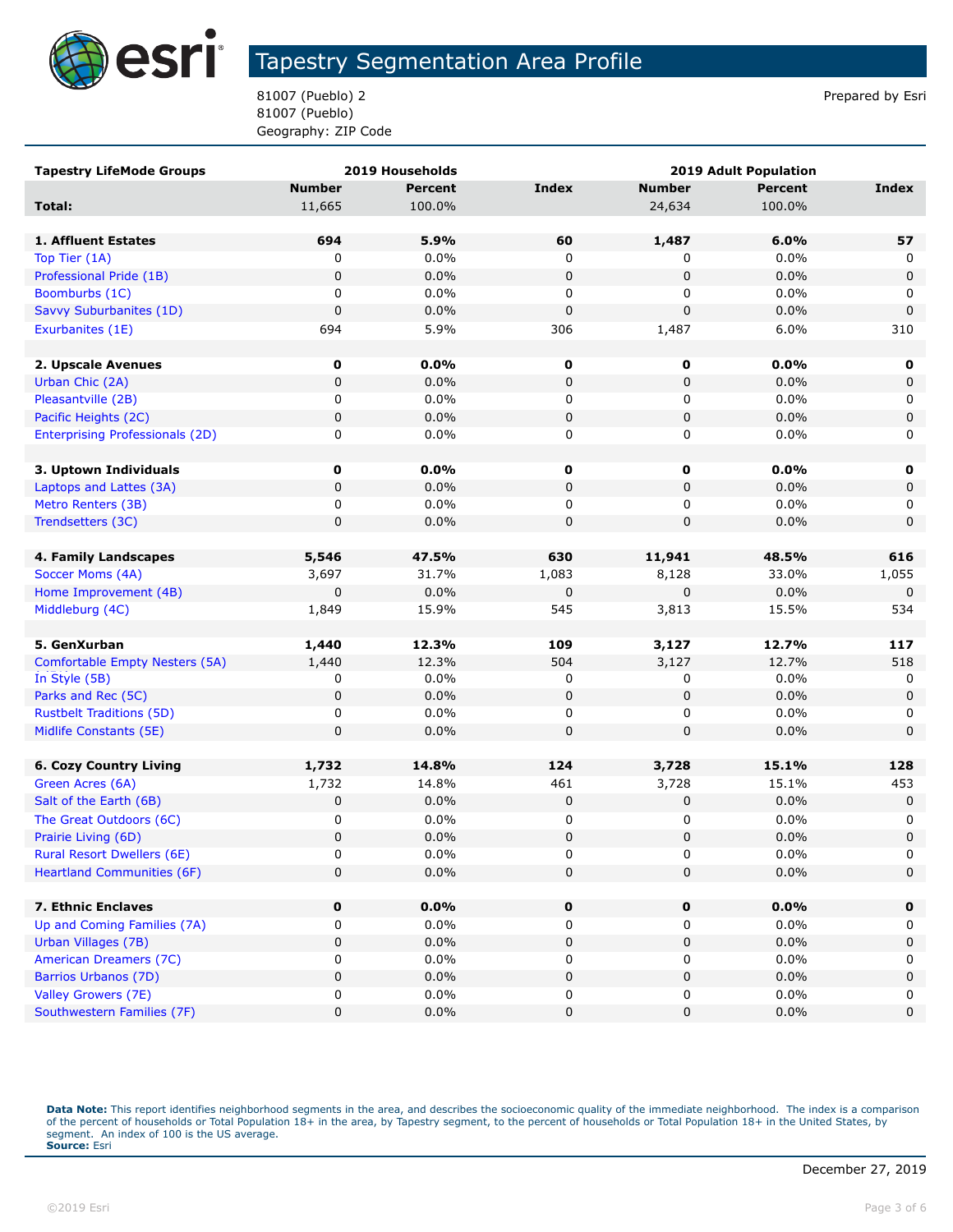

81007 (Pueblo) 2 Prepared by Esri 81007 (Pueblo) Geography: ZIP Code

| <b>Tapestry LifeMode Groups</b>                              |               | 2019 Households | <b>2019 Adult Population</b> |               |                 |              |
|--------------------------------------------------------------|---------------|-----------------|------------------------------|---------------|-----------------|--------------|
|                                                              | <b>Number</b> | <b>Percent</b>  | <b>Index</b>                 | <b>Number</b> | <b>Percent</b>  | <b>Index</b> |
| Total:                                                       | 11,665        | 100.0%          |                              | 24,634        | 100.0%          |              |
|                                                              |               |                 |                              |               |                 |              |
| 8. Middle Ground                                             | 1,016         | 8.7%            | 80                           | 1,969         | 8.0%            | 79           |
| City Lights (8A)                                             | 0             | 0.0%            | 0                            | 0             | 0.0%            | 0            |
| Emerald City (8B)                                            | $\mathbf 0$   | 0.0%            | $\mathbf 0$                  | 0             | 0.0%            | $\Omega$     |
| Bright Young Professionals (8C)                              | 1,016         | 8.7%            | 387                          | 1,969         | 8.0%            | 395          |
| Downtown Melting Pot (8D)                                    | 0             | 0.0%            | 0                            | 0             | 0.0%            | 0            |
| Front Porches (8E)                                           | 0             | 0.0%            | 0                            | 0             | 0.0%            | 0            |
| Old and Newcomers (8F)                                       | 0             | 0.0%            | $\mathbf 0$                  | 0             | 0.0%            | $\mathbf 0$  |
| Hardscrabble Road (8G)                                       | 0             | 0.0%            | 0                            | 0             | 0.0%            | 0            |
|                                                              |               |                 |                              |               |                 |              |
| 9. Senior Styles                                             | 0             | $0.0\%$         | 0                            | $\mathbf 0$   | $0.0\%$         | 0            |
| Silver & Gold (9A)                                           | $\pmb{0}$     | 0.0%            | $\pmb{0}$                    | 0             | 0.0%            | 0            |
| Golden Years (9B)                                            | 0             | 0.0%            | 0                            | 0             | 0.0%            | 0            |
| The Elders (9C)                                              | $\pmb{0}$     | 0.0%            | $\pmb{0}$                    | 0             | 0.0%            | $\mathbf 0$  |
| Senior Escapes (9D)                                          | 0             | 0.0%            | 0                            | 0             | 0.0%            | 0            |
| <b>Retirement Communities (9E)</b>                           | $\pmb{0}$     | 0.0%            | $\pmb{0}$                    | $\pmb{0}$     | 0.0%            | $\mathsf 0$  |
| Social Security Set (9F)                                     | 0             | 0.0%            | 0                            | 0             | 0.0%            | 0            |
|                                                              |               |                 |                              |               |                 |              |
| 10. Rustic Outposts                                          | 726           | 6.2%            | 75                           | 1,425         | 5.8%            | 69           |
| Southern Satellites (10A)                                    | 0             | 0.0%            | 0                            | 0             | 0.0%            | 0            |
| Rooted Rural (10B)                                           | 0             | 0.0%            | $\pmb{0}$                    | 0             | 0.0%            | 0            |
| Diners & Miners (10C)                                        | 0             | 0.0%            | $\mathbf 0$                  | $\mathbf 0$   | 0.0%            | $\mathbf 0$  |
| Down the Road (10D)                                          | 726           | 6.2%            | 541                          | 1,425         | 5.8%            | 497          |
| Rural Bypasses (10E)                                         | 0             | 0.0%            | 0                            | 0             | 0.0%            | $\mathbf 0$  |
|                                                              |               |                 |                              |               |                 |              |
| 11. Midtown Singles                                          | 0             | $0.0\%$         | $\pmb{0}$                    | $\mathbf 0$   | 0.0%            | 0            |
| City Strivers (11A)                                          | 0             | 0.0%            | 0                            | 0             | 0.0%            | 0            |
| Young and Restless (11B)                                     | 0             | 0.0%            | $\mathbf 0$                  | 0             | 0.0%            | $\mathsf 0$  |
| Metro Fusion (11C)                                           | 0             | 0.0%            | 0                            | 0             | 0.0%            | 0            |
| Set to Impress (11D)                                         | 0             | 0.0%            | $\pmb{0}$                    | 0             | 0.0%            | $\mathbf 0$  |
| City Commons (11E)                                           | 0             | 0.0%            | 0                            | 0             | 0.0%            | 0            |
|                                                              |               |                 |                              |               |                 |              |
| 12. Hometown                                                 | 511           | 4.4%            | 72                           | 957           | 3.9%            | 67           |
| Family Foundations (12A)                                     | $\mathbf 0$   | 0.0%            | $\mathbf 0$                  | $\pmb{0}$     | 0.0%            | $\mathbf 0$  |
| <b>Traditional Living (12B)</b>                              | 0             | 0.0%            | 0                            | 0             | 0.0%            | 0            |
| <b>Small Town Simplicity (12C)</b>                           | 511           | 4.4%            | 237                          | 957           | 3.9%            | 233          |
| Modest Income Homes (12D)                                    | $\pmb{0}$     | 0.0%            | 0                            | 0             | 0.0%            | 0            |
|                                                              |               |                 |                              |               |                 |              |
| 13. Next Wave                                                | 0             | $0.0\%$         | 0                            | 0             | 0.0%            | 0            |
| <b>International Marketplace (13A)</b>                       | 0             | 0.0%            | $\pmb{0}$                    | 0             | 0.0%            | 0            |
| Las Casas (13B)                                              | 0             | 0.0%            | 0                            | 0             | 0.0%            | 0            |
| <b>NeWest Residents (13C)</b>                                | 0             | 0.0%            | $\pmb{0}$                    | 0             | 0.0%            | $\mathbf 0$  |
| Fresh Ambitions (13D)                                        | 0             | 0.0%            | 0                            | 0             | 0.0%            | 0            |
| High Rise Renters (13E)                                      | $\mathbf 0$   | 0.0%            | 0                            | 0             | 0.0%            | 0            |
|                                                              |               |                 |                              |               |                 |              |
| <b>14. Scholars and Patriots</b><br>Military Proximity (14A) | 0<br>0        | 0.0%<br>0.0%    | $\pmb{0}$<br>0               | $\pmb{0}$     | 0.0%<br>$0.0\%$ | $\mathbf 0$  |
|                                                              |               | 0.0%            |                              | 0             |                 | 0            |
| College Towns (14B)                                          | 0             | 0.0%            | $\pmb{0}$                    | 0             | 0.0%<br>$0.0\%$ | $\mathbf 0$  |
| Dorms to Diplomas (14C)                                      | 0             |                 | 0                            | 0             |                 | 0            |
| Unclassified (15)                                            | 0             | 0.0%            | 0                            | 0             | $0.0\%$         | 0            |
|                                                              |               |                 |                              |               |                 |              |

Data Note: This report identifies neighborhood segments in the area, and describes the socioeconomic quality of the immediate neighborhood. The index is a comparison of the percent of households or Total Population 18+ in the area, by Tapestry segment, to the percent of households or Total Population 18+ in the United States, by<br>segment. An index of 100 is the US average.<br>**Source:** Es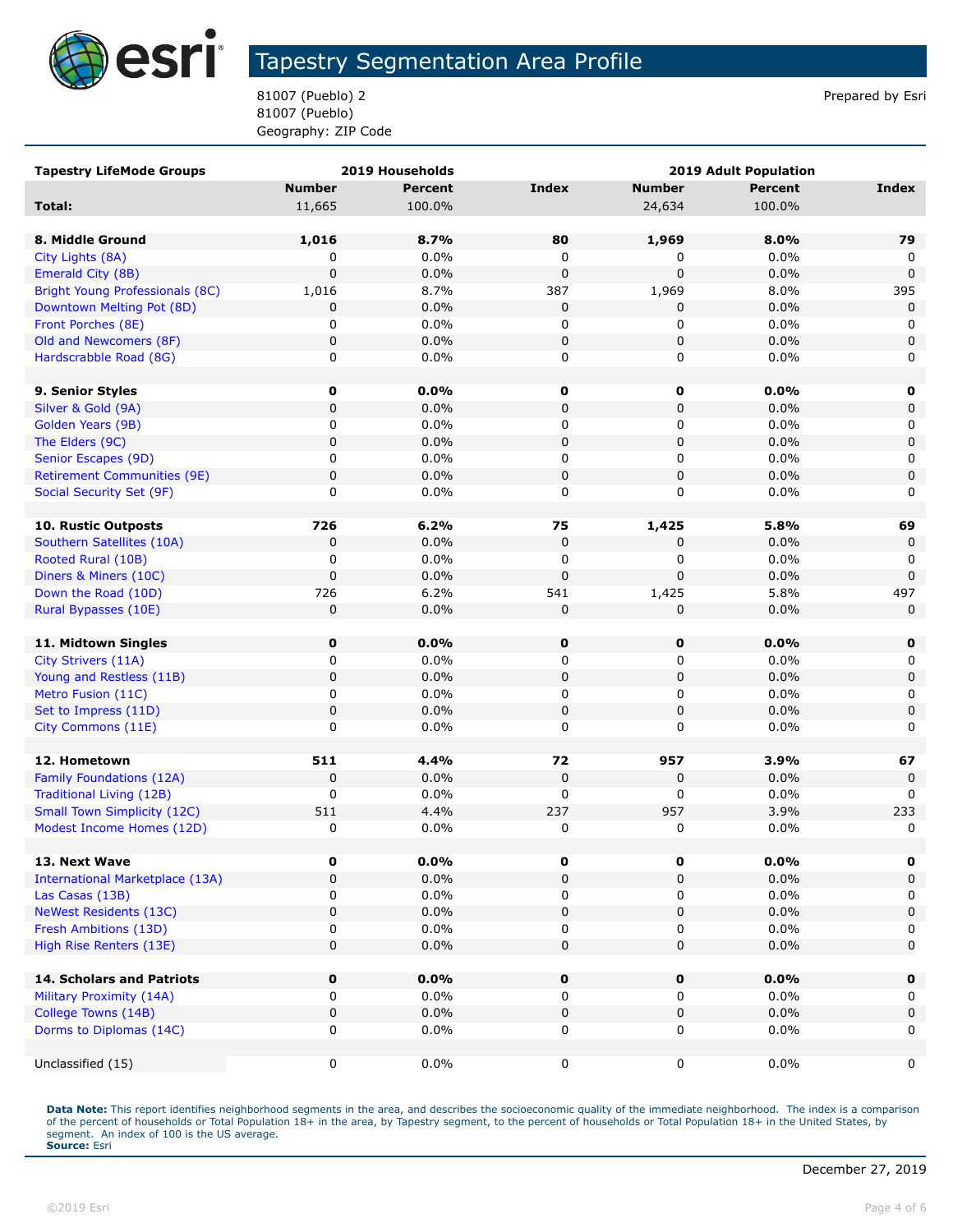

81007 (Pueblo) 2 Prepared by Esri 81007 (Pueblo) Geography: ZIP Code

| <b>Tapestry Urbanization Groups</b> |               | 2019 Households | <b>2019 Adult Population</b> |               |                |              |
|-------------------------------------|---------------|-----------------|------------------------------|---------------|----------------|--------------|
|                                     | <b>Number</b> | <b>Percent</b>  | <b>Index</b>                 | <b>Number</b> | <b>Percent</b> | Index        |
| Total:                              | 11,665        | 100.0%          |                              | 24,634        | 100.0%         |              |
|                                     |               |                 |                              |               |                |              |
| 1. Principal Urban Center           | $\mathbf 0$   | 0.0%            | $\mathbf 0$                  | $\mathbf 0$   | 0.0%           | $\mathbf 0$  |
| Laptops and Lattes (3A)             | 0             | 0.0%            | 0                            | 0             | 0.0%           | 0            |
| Metro Renters (3B)                  | $\mathbf 0$   | 0.0%            | $\mathbf 0$                  | $\mathbf 0$   | 0.0%           | $\mathbf 0$  |
| Trendsetters (3C)                   | 0             | 0.0%            | 0                            | 0             | 0.0%           | 0            |
| Downtown Melting Pot (8D)           | $\mathbf 0$   | 0.0%            | $\mathsf 0$                  | 0             | 0.0%           | $\mathbf 0$  |
| City Strivers (11A)                 | $\mathsf 0$   | 0.0%            | $\mathbf 0$                  | 0             | 0.0%           | 0            |
| <b>NeWest Residents (13C)</b>       | $\mathbf 0$   | 0.0%            | $\mathbf 0$                  | 0             | 0.0%           | $\mathbf 0$  |
| Fresh Ambitions (13D)               | $\pmb{0}$     | 0.0%            | $\pmb{0}$                    | 0             | 0.0%           | 0            |
| High Rise Renters (13E)             | $\mathbf 0$   | 0.0%            | $\mathbf 0$                  | 0             | 0.0%           | $\mathbf 0$  |
|                                     |               |                 |                              |               |                |              |
| 2. Urban Periphery                  | 1,016         | 8.7%            | 52                           | 1,969         | 8.0%           | 45           |
| Pacific Heights (2C)                | 0             | 0.0%            | $\pmb{0}$                    | 0             | 0.0%           | 0            |
| <b>Rustbelt Traditions (5D)</b>     | $\mathbf 0$   | 0.0%            | $\mathbf 0$                  | 0             | 0.0%           | 0            |
| Urban Villages (7B)                 | $\mathbf 0$   | 0.0%            | $\mathbf 0$                  | 0             | 0.0%           | $\mathbf 0$  |
| American Dreamers (7C)              | $\pmb{0}$     | 0.0%            | $\pmb{0}$                    | 0             | 0.0%           | $\pmb{0}$    |
| Barrios Urbanos (7D)                | 0             | 0.0%            | $\pmb{0}$                    | 0             | 0.0%           | 0            |
| Southwestern Families (7F)          | $\mathbf 0$   | 0.0%            | $\mathbf 0$                  | 0             | 0.0%           | $\mathbf 0$  |
| City Lights (8A)                    | $\mathsf 0$   | 0.0%            | $\mathbf 0$                  | 0             | 0.0%           | $\mathbf{0}$ |
| Bright Young Professionals (8C)     | 1,016         | 8.7%            | 387                          | 1,969         | 8.0%           | 395          |
| Metro Fusion (11C)                  | 0             | 0.0%            | 0                            | 0             | 0.0%           | $\mathbf{0}$ |
| Family Foundations (12A)            | $\mathbf 0$   | 0.0%            | $\mathbf 0$                  | 0             | 0.0%           | 0            |
| Modest Income Homes (12D)           | $\mathsf 0$   | 0.0%            | 0                            | 0             | 0.0%           | 0            |
| International Marketplace (13A)     | $\mathbf 0$   | 0.0%            | $\mathbf 0$                  | 0             | 0.0%           | $\mathbf 0$  |
| Las Casas (13B)                     | $\pmb{0}$     | 0.0%            | $\mathbf 0$                  | 0             | 0.0%           | 0            |
|                                     |               |                 |                              |               |                |              |
| 3. Metro Cities                     | 0             | $0.0\%$         | 0                            | 0             | $0.0\%$        | 0            |
| In Style (5B)                       | $\pmb{0}$     | 0.0%            | $\pmb{0}$                    | 0             | 0.0%           | 0            |
| Emerald City (8B)                   | $\pmb{0}$     | 0.0%            | $\pmb{0}$                    | 0             | 0.0%           | 0            |
| Front Porches (8E)                  | $\mathbf 0$   | 0.0%            | $\mathbf 0$                  | 0             | 0.0%           | $\mathsf 0$  |
| Old and Newcomers (8F)              | 0             | 0.0%            | 0                            | 0             | 0.0%           | 0            |
| Hardscrabble Road (8G)              | $\pmb{0}$     | 0.0%            | $\pmb{0}$                    | 0             | 0.0%           | $\pmb{0}$    |
| <b>Retirement Communities (9E)</b>  | 0             | 0.0%            | 0                            | 0             | 0.0%           | 0            |
| Social Security Set (9F)            | $\mathbf 0$   | 0.0%            | $\mathbf 0$                  | 0             | 0.0%           | $\mathbf 0$  |
| Young and Restless (11B)            | $\pmb{0}$     | 0.0%            | $\pmb{0}$                    | 0             | 0.0%           | 0            |
| Set to Impress (11D)                | $\pmb{0}$     | 0.0%            | $\mathbf 0$                  | 0             | 0.0%           | $\mathbf 0$  |
| City Commons (11E)                  | 0             | 0.0%            | 0                            | 0             | 0.0%           | 0            |
| Traditional Living (12B)            | $\pmb{0}$     | 0.0%            | $\pmb{0}$                    | 0             | 0.0%           | $\mathbf 0$  |
| College Towns (14B)                 | $\mathsf 0$   | 0.0%            | $\pmb{0}$                    | 0             | 0.0%           | 0            |
| Dorms to Diplomas (14C)             | 0             | 0.0%            | $\mathbf 0$                  | $\mathbf 0$   | 0.0%           | $\mathbf 0$  |

Data Note: This report identifies neighborhood segments in the area, and describes the socioeconomic quality of the immediate neighborhood. The index is a comparison of the percent of households or Total Population 18+ in the area, by Tapestry segment, to the percent of households or Total Population 18+ in the United States, by<br>segment. An index of 100 is the US average.<br>**Source:** Es